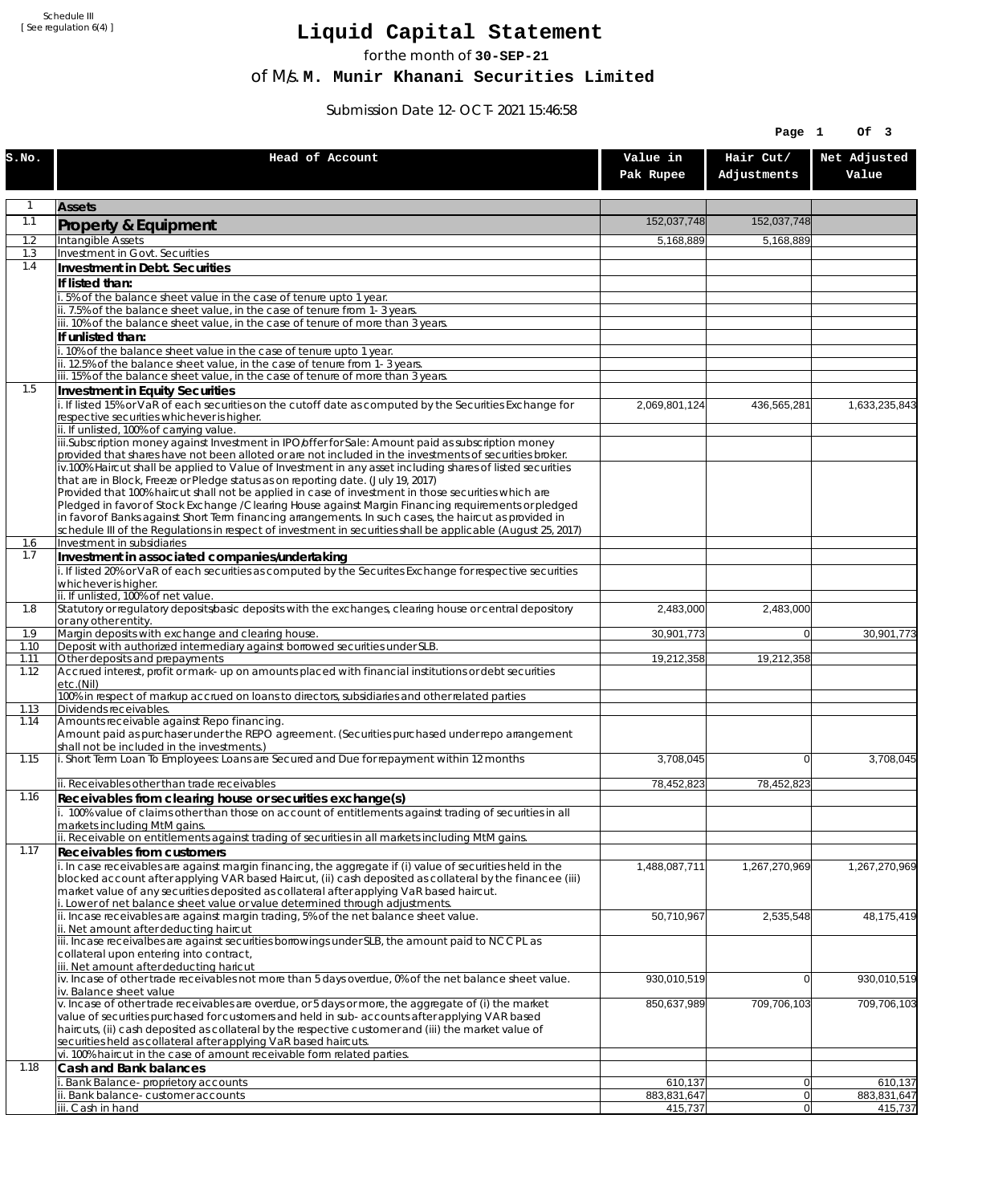Schedule III [ See regulation 6(4) ]

## **Liquid Capital Statement**

for the month of **30-SEP-21**

of M/s. **M. Munir Khanani Securities Limited**

Submission Date 12-OCT-2021 15:46:58

|                |                                                                                                                                                                                                                                                                                                                                                                                                                                                                                                                                                                                                                                                                                                                             |                       | Page 2                   | Of 3                  |
|----------------|-----------------------------------------------------------------------------------------------------------------------------------------------------------------------------------------------------------------------------------------------------------------------------------------------------------------------------------------------------------------------------------------------------------------------------------------------------------------------------------------------------------------------------------------------------------------------------------------------------------------------------------------------------------------------------------------------------------------------------|-----------------------|--------------------------|-----------------------|
| S.NO.          | Head of Account                                                                                                                                                                                                                                                                                                                                                                                                                                                                                                                                                                                                                                                                                                             | Value in<br>Pak Rupee | Hair Cut/<br>Adjustments | Net Adjusted<br>Value |
| 1.19           | <b>Total Assets</b>                                                                                                                                                                                                                                                                                                                                                                                                                                                                                                                                                                                                                                                                                                         | 6,566,070,467         | 2,673,432,719            | 5,507,866,192         |
| $\overline{2}$ | Liabilities                                                                                                                                                                                                                                                                                                                                                                                                                                                                                                                                                                                                                                                                                                                 |                       |                          |                       |
| 2.1            | Trade Payables                                                                                                                                                                                                                                                                                                                                                                                                                                                                                                                                                                                                                                                                                                              |                       |                          |                       |
|                | Payable to exchanges and clearing house<br>ii. Payable against leveraged market products                                                                                                                                                                                                                                                                                                                                                                                                                                                                                                                                                                                                                                    |                       |                          |                       |
|                | iii. Payable to customers                                                                                                                                                                                                                                                                                                                                                                                                                                                                                                                                                                                                                                                                                                   | 877,793,517           | $\mathbf{0}$             | 877,793,517           |
| 2.2            | <b>Current Liabilities</b>                                                                                                                                                                                                                                                                                                                                                                                                                                                                                                                                                                                                                                                                                                  |                       |                          |                       |
|                | . Statutory and regulatory dues<br>ii. Accruals and other payables                                                                                                                                                                                                                                                                                                                                                                                                                                                                                                                                                                                                                                                          | 407,758,707           | $\mathbf{0}$             | 407,758,707           |
|                | iii. Short-term borrowings                                                                                                                                                                                                                                                                                                                                                                                                                                                                                                                                                                                                                                                                                                  | 1,866,221,320         | $\mathbf{0}$             | 1,866,221,320         |
|                | iv. Current portion of subordinated loans<br>v. Current portion of long term liabilities                                                                                                                                                                                                                                                                                                                                                                                                                                                                                                                                                                                                                                    |                       |                          |                       |
|                | vi. Deferred Liabilities                                                                                                                                                                                                                                                                                                                                                                                                                                                                                                                                                                                                                                                                                                    |                       |                          |                       |
|                | vii. Provision for bad debts<br>viii. Provision for taxation                                                                                                                                                                                                                                                                                                                                                                                                                                                                                                                                                                                                                                                                | 26,412,679            | 0                        | 26,412,679            |
|                | ix. Other liabilities as per accounting principles and included in the financial statements                                                                                                                                                                                                                                                                                                                                                                                                                                                                                                                                                                                                                                 | 29,562,526            | $\overline{0}$           | 29,562,526            |
| 2.3            | Non-Current Liabilities                                                                                                                                                                                                                                                                                                                                                                                                                                                                                                                                                                                                                                                                                                     |                       |                          |                       |
|                | i. Long-Term financing<br>a. Long-Term financing obtained from financial instituion: Long term portion of financing obtained from<br>a financial institution including amount due against finance lease<br>b. Other long-term financing                                                                                                                                                                                                                                                                                                                                                                                                                                                                                     |                       |                          |                       |
|                | ii. Staff retirement benefits                                                                                                                                                                                                                                                                                                                                                                                                                                                                                                                                                                                                                                                                                               |                       |                          |                       |
|                | iii. Advance against shares for Increase in Capital of Securities broker: 100% haircut may be allowed in<br>respect of advance against shares if:                                                                                                                                                                                                                                                                                                                                                                                                                                                                                                                                                                           |                       |                          |                       |
|                | a. The existing authorized share capital allows the proposed enhanced share capital<br>b. Boad of Directors of the company has approved the increase in capital<br>c. Relevant Regulatory approvals have been obtained                                                                                                                                                                                                                                                                                                                                                                                                                                                                                                      |                       |                          |                       |
|                | d. There is no unreasonable delay in issue of shares against advance and all regulatory requirements<br>relating to the increase in paid up capital have been completed.<br>e. Auditor is satisfied that such advance is against the increase of capital.                                                                                                                                                                                                                                                                                                                                                                                                                                                                   |                       |                          |                       |
|                | iv. Other liabilities as per accounting principles and included in the financial statements                                                                                                                                                                                                                                                                                                                                                                                                                                                                                                                                                                                                                                 |                       |                          |                       |
| 2.4            | <b>Subordinated Loans</b>                                                                                                                                                                                                                                                                                                                                                                                                                                                                                                                                                                                                                                                                                                   |                       |                          |                       |
|                | . 100% of Subordinated loans which fulfill the conditions specified by SECP are allowed to be deducted:<br>The Schedule III provides that 100% haircut will be allowed against subordinated Loans which fulfill the<br>conditions specified by SECP. In this regard, following conditions are specified:<br>a. Loan agreement must be executed on stamp paper and must clearly reflect the amount to be repaid<br>after 12 months of reporting period<br>b. No haircut will be allowed against short term portion which is repayable within next 12 months.<br>c. In case of early repayment of loan, adjustment shall be made to the Liquid Capital and revised Liquid<br>Capital statement must be submitted to exchange. |                       |                          |                       |
|                | ii. Subordinated loans which do not fulfill the conditions specified by SECP                                                                                                                                                                                                                                                                                                                                                                                                                                                                                                                                                                                                                                                |                       |                          |                       |
| 2.5            | <b>Total Liabilites</b>                                                                                                                                                                                                                                                                                                                                                                                                                                                                                                                                                                                                                                                                                                     | 3,207,748,749         | 0                        | 3.207.748.749         |
| 3              | Ranking Liabilities Relating to:                                                                                                                                                                                                                                                                                                                                                                                                                                                                                                                                                                                                                                                                                            |                       |                          |                       |
| 3.1            | Concentration in Margin Financing                                                                                                                                                                                                                                                                                                                                                                                                                                                                                                                                                                                                                                                                                           |                       |                          |                       |
|                | The amount calculated client-to- client basis by which any amount receivable from any of the                                                                                                                                                                                                                                                                                                                                                                                                                                                                                                                                                                                                                                |                       |                          |                       |
| 3.2            | financees exceed 10% of the aggregate of amounts receivable from total financees.<br>Concentration in securites lending and borrowing                                                                                                                                                                                                                                                                                                                                                                                                                                                                                                                                                                                       |                       |                          |                       |
|                | The amount by which the aggregate of:<br>(i) Amount deposited by the borrower with NCCPL<br>(Ii) Cash margins paid and                                                                                                                                                                                                                                                                                                                                                                                                                                                                                                                                                                                                      |                       |                          |                       |
|                | (iii) The market value of securities pledged as margins exceed the 110% of the market value of shares<br>borrowed                                                                                                                                                                                                                                                                                                                                                                                                                                                                                                                                                                                                           |                       |                          |                       |
| 3.3            | Net underwriting Commitments<br>(a) in the case of right issuse : if the market value of securites is less than or equal to the subscription                                                                                                                                                                                                                                                                                                                                                                                                                                                                                                                                                                                |                       |                          |                       |
|                | price; the aggregate of:<br>(i) the 50% of Haircut multiplied by the underwriting commitments and                                                                                                                                                                                                                                                                                                                                                                                                                                                                                                                                                                                                                           |                       |                          |                       |
|                | (ii) the value by which the underwriting commitments exceeds the market price of the securities.<br>In the case of rights issuse where the market price of securities is greater than the subscription price, 5% of<br>the Haircut multiplied by the net underwriting                                                                                                                                                                                                                                                                                                                                                                                                                                                       |                       |                          |                       |
|                | (b) in any other case: 12.5% of the net underwriting commitments                                                                                                                                                                                                                                                                                                                                                                                                                                                                                                                                                                                                                                                            |                       |                          |                       |
| 3.4            | Negative equity of subsidiary<br>The amount by which the total assets of the subsidiary (excluding any amount due from the subsidiary)                                                                                                                                                                                                                                                                                                                                                                                                                                                                                                                                                                                      |                       |                          |                       |
|                | exceed the total liabilities of the subsidiary                                                                                                                                                                                                                                                                                                                                                                                                                                                                                                                                                                                                                                                                              |                       |                          |                       |
| 3.5            | Foreign exchange agreements and foreign currency positions<br>5% of the net position in foreign currency. Net position in foreign currency means the difference of total<br>assets denominated in foreign cuurency less total liabilities denominated in foreign currency                                                                                                                                                                                                                                                                                                                                                                                                                                                   |                       |                          |                       |
| 3.6            | Amount Payable under REPO                                                                                                                                                                                                                                                                                                                                                                                                                                                                                                                                                                                                                                                                                                   |                       |                          |                       |
| 3.7            | Repo adjustment                                                                                                                                                                                                                                                                                                                                                                                                                                                                                                                                                                                                                                                                                                             |                       |                          |                       |